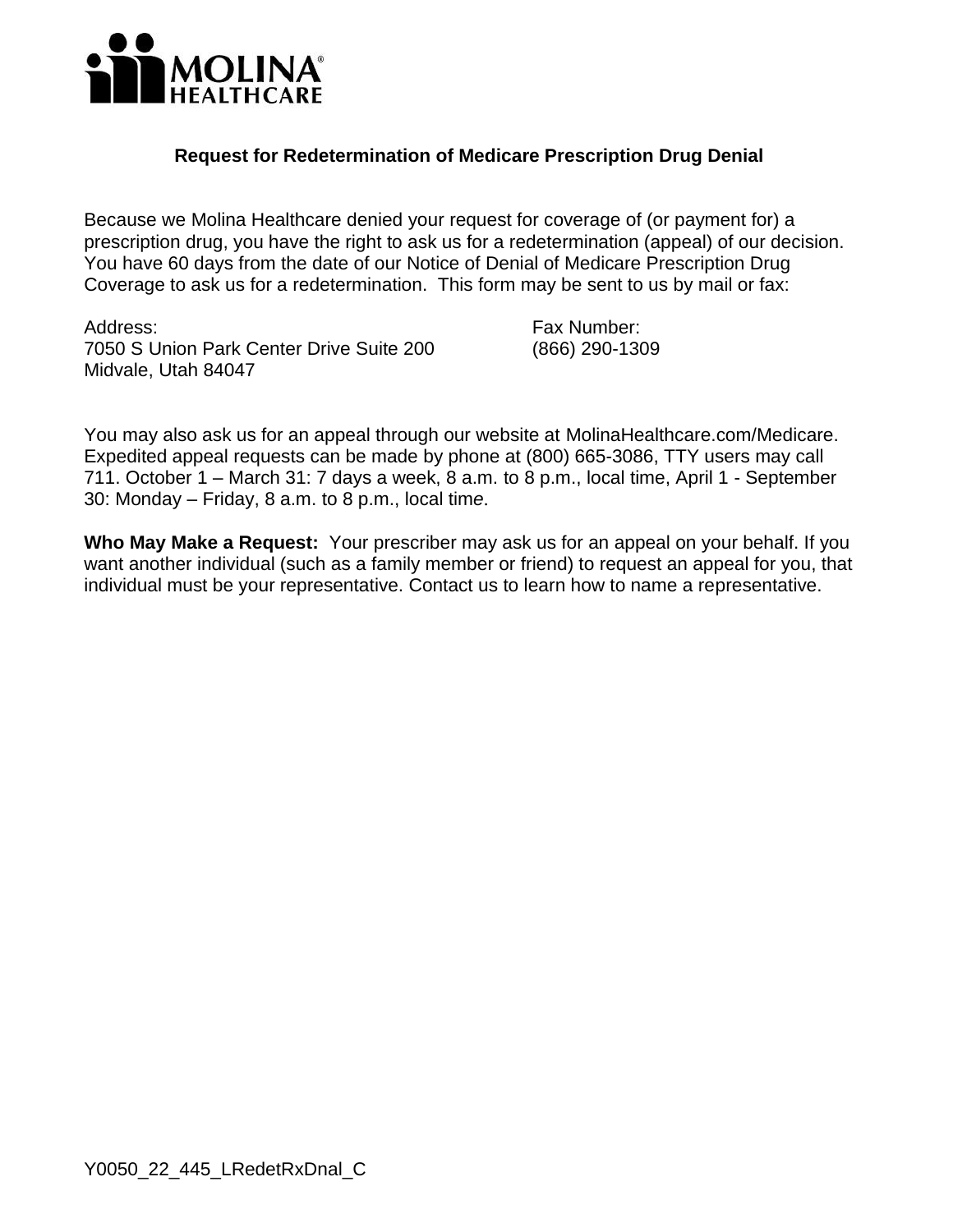| <b>Enrollee's Information</b>                                                                                                                                                                                                                                                                                            |                                        |                                               |  |  |  |
|--------------------------------------------------------------------------------------------------------------------------------------------------------------------------------------------------------------------------------------------------------------------------------------------------------------------------|----------------------------------------|-----------------------------------------------|--|--|--|
|                                                                                                                                                                                                                                                                                                                          |                                        |                                               |  |  |  |
|                                                                                                                                                                                                                                                                                                                          |                                        |                                               |  |  |  |
|                                                                                                                                                                                                                                                                                                                          |                                        |                                               |  |  |  |
|                                                                                                                                                                                                                                                                                                                          |                                        |                                               |  |  |  |
| Enrollee's Member ID Number _______________________                                                                                                                                                                                                                                                                      |                                        |                                               |  |  |  |
| Complete the following section ONLY if the person making this request is not the<br>enrollee:                                                                                                                                                                                                                            |                                        |                                               |  |  |  |
|                                                                                                                                                                                                                                                                                                                          |                                        |                                               |  |  |  |
|                                                                                                                                                                                                                                                                                                                          |                                        |                                               |  |  |  |
|                                                                                                                                                                                                                                                                                                                          |                                        |                                               |  |  |  |
|                                                                                                                                                                                                                                                                                                                          |                                        |                                               |  |  |  |
|                                                                                                                                                                                                                                                                                                                          |                                        |                                               |  |  |  |
| Representation documentation for appeal requests made by someone other than                                                                                                                                                                                                                                              |                                        |                                               |  |  |  |
|                                                                                                                                                                                                                                                                                                                          | enrollee or the enrollee's prescriber: |                                               |  |  |  |
| Attach documentation showing the authority to represent the enrollee (a completed<br>Authorization of Representation Form CMS-1696 or a written equivalent) if it was not<br>submitted at the coverage determination level. For more information on appointing<br>a representative, contact your plan or 1-800-Medicare. |                                        |                                               |  |  |  |
|                                                                                                                                                                                                                                                                                                                          |                                        |                                               |  |  |  |
| Prescription drug you are requesting:                                                                                                                                                                                                                                                                                    |                                        |                                               |  |  |  |
| Name of drug: ___________________________Strength/quantity/dose: _______________                                                                                                                                                                                                                                         |                                        |                                               |  |  |  |
| Have you purchased the drug pending appeal? $\Box$ Yes<br>$\Box$ No                                                                                                                                                                                                                                                      |                                        |                                               |  |  |  |
| If "Yes":                                                                                                                                                                                                                                                                                                                |                                        |                                               |  |  |  |
| Name and telephone number of pharmacy:                                                                                                                                                                                                                                                                                   |                                        | <u> 1980 - Andrea Andrew Maria (h. 1980).</u> |  |  |  |